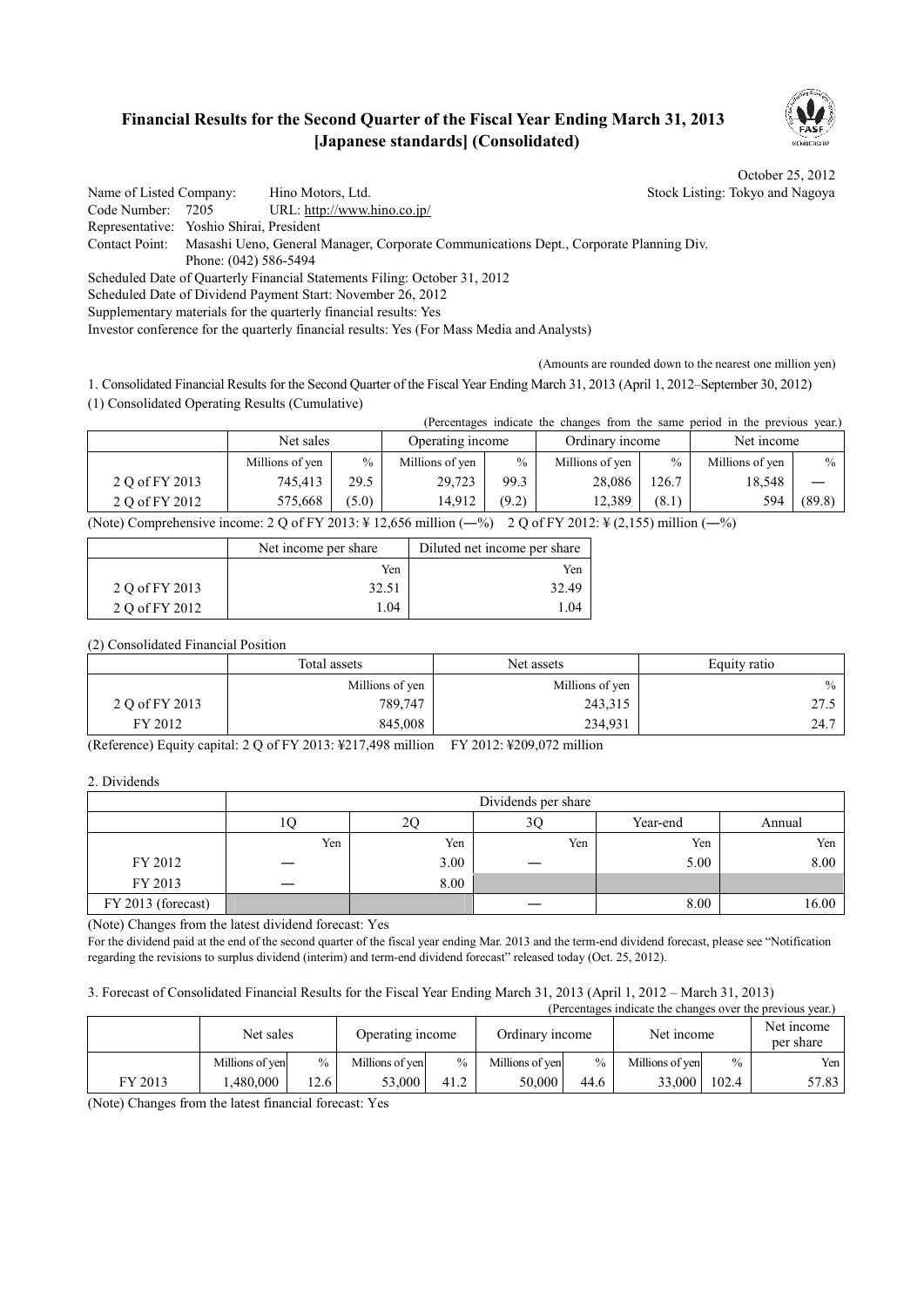\*Notes

- (1) Changes in important subsidiaries during the current term (changes in certain subsidiaries requiring changes in scope of consolidation): None
	- Newly included: companies (Company name: ), Removed: companies (Company name: )

(2) Application of the accounting procedures for producing quarterly consolidated financial statements: None

| (3) Changes in accounting principles, quotes and restatement: |                                                                                                                                              |
|---------------------------------------------------------------|----------------------------------------------------------------------------------------------------------------------------------------------|
| 1) Changes associated with revisions of accounting standards: | Yes                                                                                                                                          |
| 2) Change other than those included in 1):                    | None                                                                                                                                         |
| 3) Revision in quotes in accounts                             | Yes                                                                                                                                          |
| 4) Restatement                                                | None                                                                                                                                         |
|                                                               | (Note) For details, see "2. Summary Information (Other Information); Changes in accounting policies/accounting estimates and restatement" on |
| page 3 of "Appendix"                                          |                                                                                                                                              |

(4) Number of outstanding shares (common stock)

| 1) Number of outstanding shares (including treasury stock) at end of term: 2 Q of FY 2013: 574,580,850 shares; FY 2012: |                                                                       | 574,580,850 shares |
|-------------------------------------------------------------------------------------------------------------------------|-----------------------------------------------------------------------|--------------------|
| 2) Number of treasury stock at end of term:                                                                             | 2 Q of FY 2013: 3.988,437 shares; FY 2012:                            | 4,292,804 shares   |
| 3) Average number of shares (quarterly consolidated cumulative period):                                                 | 2 Q of FY 2013: 570,476,349 shares; 2 Q of FY 2012:569,895,788 shares |                    |

\* Indication regarding the implementation status of the quarterly review procedure

This brief report on quarterly financial results is not included in the quarterly review specified in the Financial Instruments and Exchange Act. At the time of the disclosure of this brief report on quarterly financial results, the procedures for the quarterly review for quarterly consolidated financial statements are being conducted.

\*Statement regarding the proper use of financial forecasts and other remarks

Descriptions regarding the future, including the financial projections contained in this report, are based on certain assumptions currently available to the Company, which are, at the discretion of the Company, deemed reasonable, and the Company gives no guarantees that it will achieve these results. In addition, actual financial results may significantly vary due to various factors. For assumptions used in forecasting financial results and precautions in using the financial projections, please refer to Appendix on Page 3, "1. Qualitative Information Regarding the Financial Performance for the Current Quarter (3) Qualitative Information on Forecast of Consolidated Financial Results."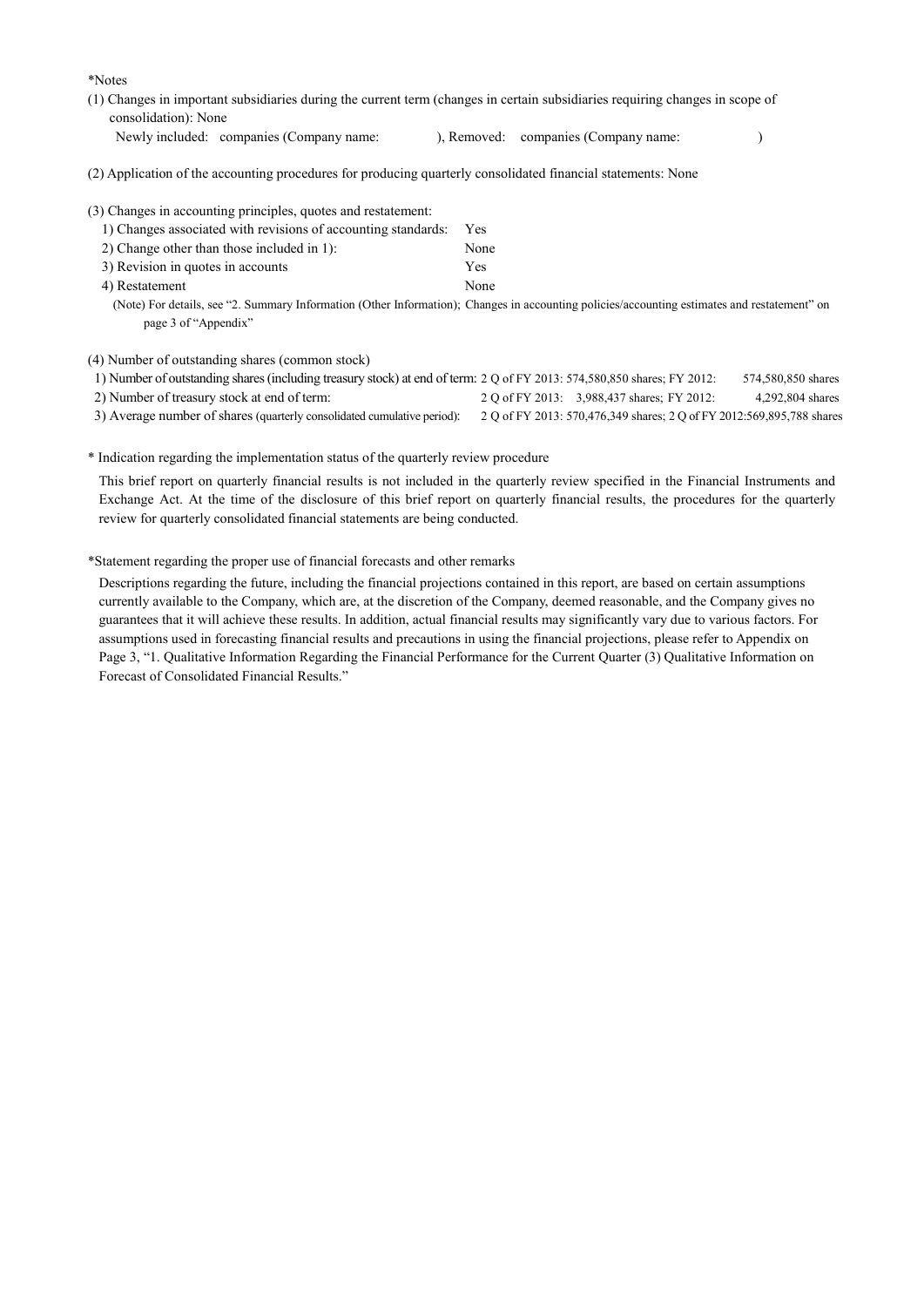#### (Reference) Forecast of Non-consolidated Financial Results

#### Forecast of Non-consolidated Financial Results for the Fiscal Year Ending March 31, 2013 (April 1, 2012 – March 31, 2013) (Percentages indicate the changes over the previous year.)

|         |                 | Net sales<br>Operating income |                 |               | Ordinary income |      | Net income      |               | Net income<br>per share |
|---------|-----------------|-------------------------------|-----------------|---------------|-----------------|------|-----------------|---------------|-------------------------|
|         | Millions of yen | $\%$                          | Millions of yen | $\frac{0}{0}$ | Millions of yen | $\%$ | Millions of yen | $\frac{0}{0}$ | Yen l                   |
| FY 2013 | .080.000        | 10.6                          | 23,000          | 125.1         | 30,000          | 77.8 | 26,000          | 141.9         | 45.56                   |

(Note) Changes from the latest financial forecast: Yes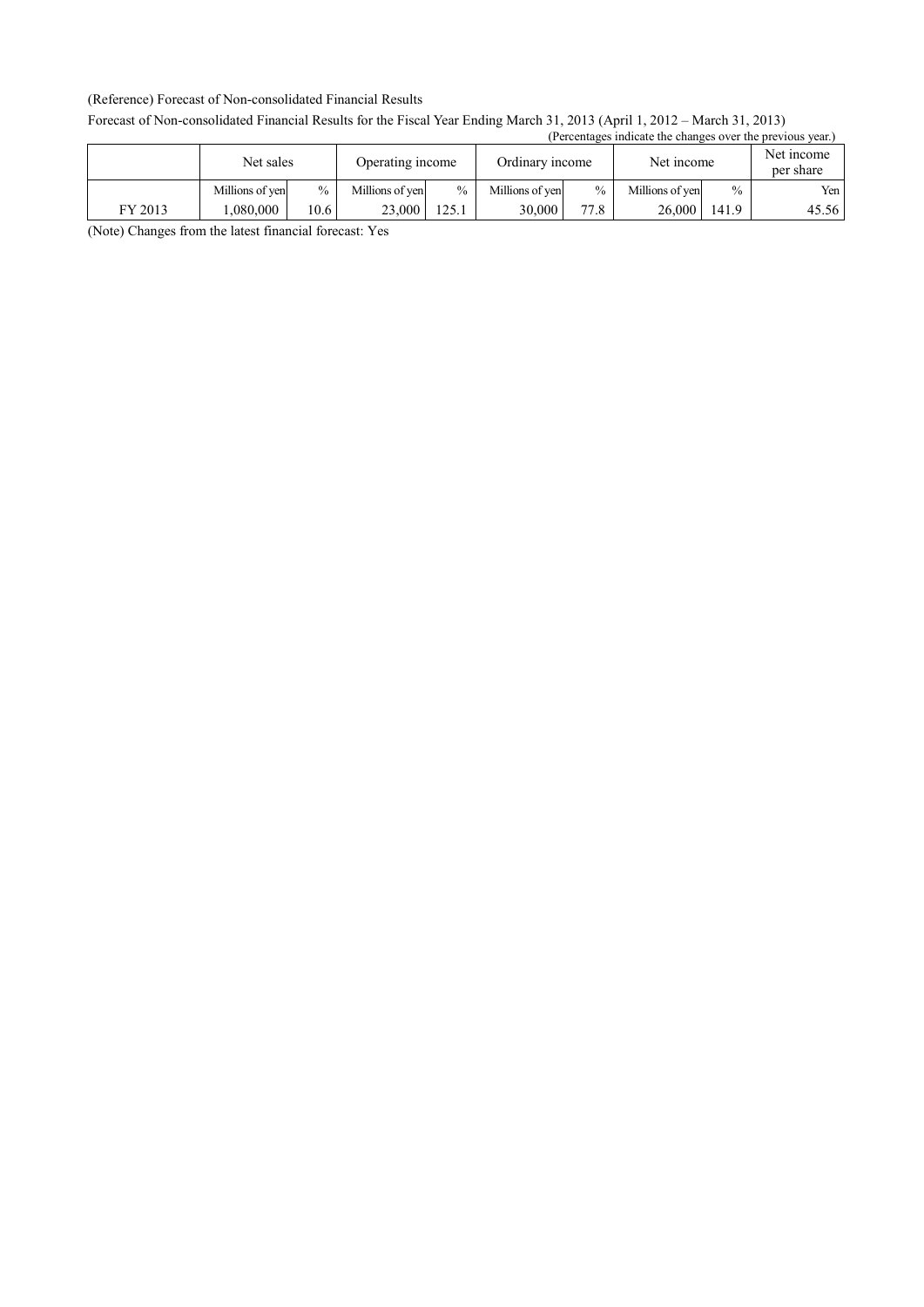Appendix

## Table of contents of the appendix

| (2) Quarterly Consolidated Statements of Income and Quarterly Consolidated Comprehensive Income Statement |  |
|-----------------------------------------------------------------------------------------------------------|--|
| Quarterly Consolidated Statements of Income                                                               |  |
|                                                                                                           |  |
| Quarterly Consolidated Comprehensive Income Statement                                                     |  |
|                                                                                                           |  |
|                                                                                                           |  |
|                                                                                                           |  |
|                                                                                                           |  |
|                                                                                                           |  |
|                                                                                                           |  |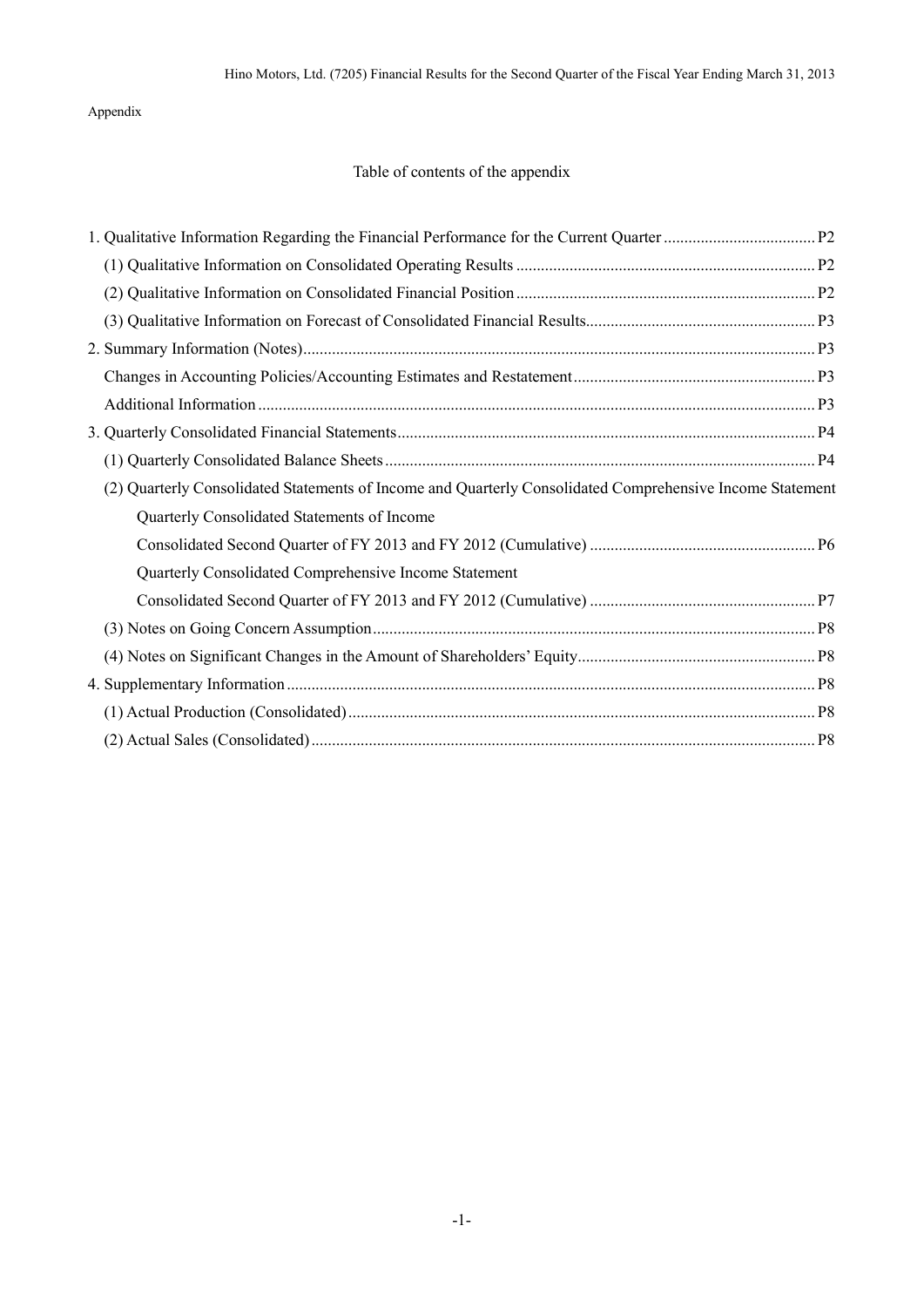### **1. Qualitative Information Regarding the Financial Performance for the Current Quarter (1) Qualitative Information on Consolidated Operating Results**

As for the Japanese domestic heavy- and medium-duty trucks market in the second quarter (six months), total demand increased to 32 thousand units by 8 thousand units (34.4%) compared to the same quarter in the previous year due to reconstruction demand and the eco-car tax reduction/subsidy measure, etc. As for the light-duty truck market, total demand increased to 37 thousand units by 10 thousand units (37.6%) compared to the same quarter in the previous year.

As for domestic sales, we actively conducted the sales promotion with a focus on the new model of Dutro (light-duty truck) which was released in the previous year. Consequently, the total sales volume of trucks and buses in Japan increased to 20 thousand units by 4 thousand units (26.3%) compared to the same quarter in the previous year.

As for overseas sales, sales in Asia such as Indonesia and Thailand were doing well. Consequently, sales volume increased to 57 thousand units by 18 thousand units (48.0%) compared to the same quarter in the previous year.

As a result of the above, total unit sales of Hino Brand trucks and buses increased to 77 thousand units by 23 thousand units (41.6%) compared to the same quarter of the previous year.

As for Toyota brand vehicles, mainly the sales of "Land Cruiser Prado" increased, and consequently total sales volume increased to 86 thousand units by 23 thousand units (35.7%) compared to the same quarter in the previous year.

As a result of the above, net sales were ¥745,413 million, which is an increase of ¥169,745 million (29.5%) as compared to the same quarter of the previous year. As for profits, despite increased costs due to an increase in the number of units produced and sold and also the strong yen in exchange rates, increased sale and activities for improving profitability and cost reduction led to operating income of ¥29,723 million (an increase of ¥14,811 million compared to the same quarter of the previous year), ordinary income of ¥28,086 million (an increase of ¥15,696 million compared to the same quarter of the previous year) and quarterly net income of ¥18,548 million (an increase of ¥17,953 million compared to the same quarter of the previous year).

#### **(2) Qualitative Information on Consolidated Financial Position**

Total assets at the end of the second quarter decreased by ¥55,260 million to ¥789,747 million compared to the end of the previous fiscal year. This is mainly because trade notes and accounts receivable decreased by ¥38,847 million as sales volume decreased from the end of the previous year and investment securities decreased by ¥8,533 million.

Liabilities decreased by ¥63,644 million to ¥546,432 million compared to the end of the previous fiscal year. This is mainly because interest-bearing debt decreased by 23,883 million and trade notes and accounts payable decreased by ¥30,265 million as production volume decreased from the end of the previous year.

Net assets increased by ¥8,383 million to ¥243,315 million compared to the end of the previous fiscal year. This is mainly because net income of ¥18,548 million was recorded, despite valuation difference on available-for-sale securities decreased by ¥4,933 million and retained earnings dividends paid out at ¥2,852 million.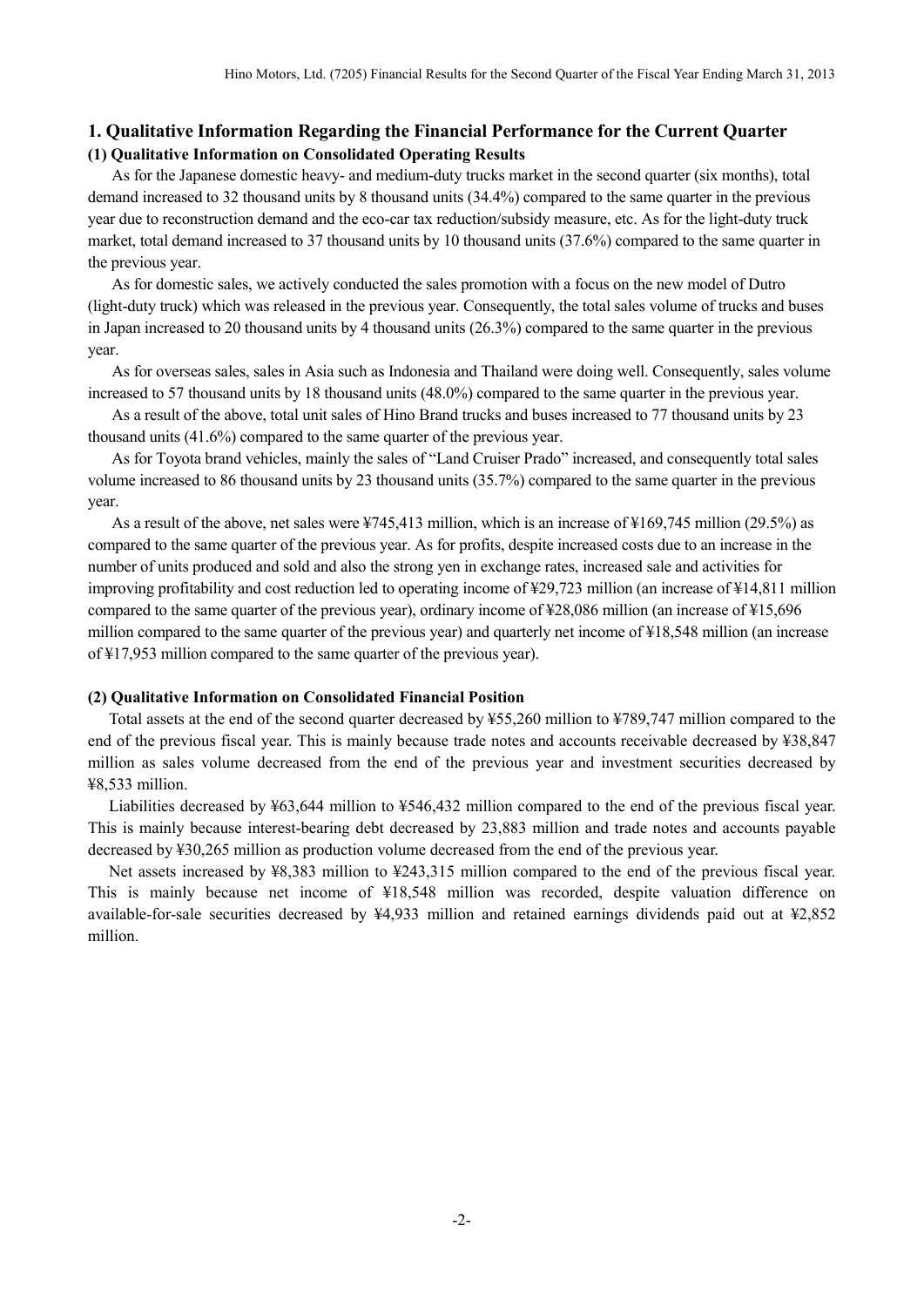#### **(3) Qualitative Information on Forecast of Consolidated Financial Results**

As for markets outside Japan, the demand in Asia, including Thailand and Indonesia, is estimated to grow, but it is necessary to pay attention to the credit uneasiness in Europe and the economic downturn in China. As for the Japanese market, the demand for reconstruction is expected to grow, while the demand is estimated to decline due to the end of the eco-car subsidy. As for earnings, the business environment is severe due to the strong yen and the unstable prices of resources.

Considering the above situation, we aim to further increase sales volume in the markets of emerging countries in Asia, etc. and secure earnings by promoting structural reform and improvement.

The earnings forecast for the current term have been revised as follows.

| (Consolidated Earnings Forecast for the Full Fiscal Year) |  |
|-----------------------------------------------------------|--|
|                                                           |  |
|                                                           |  |
|                                                           |  |
|                                                           |  |
|                                                           |  |

### **2. Summary Information (Notes)**

#### **[Changes in Accounting Policies/Accounting Estimates and Restatement]**

(Changes to accounting policies that are difficult to differentiate with changes to accounting estimates)

Due to amendments to the Corporation Tax Act, the Company and some domestic consolidated subsidiaries have, as of this first quarter, changed depreciation methods in accordance with the revised Corporation Tax Act for tangible fixed assets acquired after April 1, 2012.

With this change, for this second quarter, the operating income increased by ¥186 million, and ordinary income and income before income taxes and minority interests each increased by ¥187 million compared to previous accounting methods.

#### **[Additional Information]**

(Applying the consolidated tax system)

The Company and some domestic consolidated subsidiaries have applied the consolidated tax system as of this first quarter.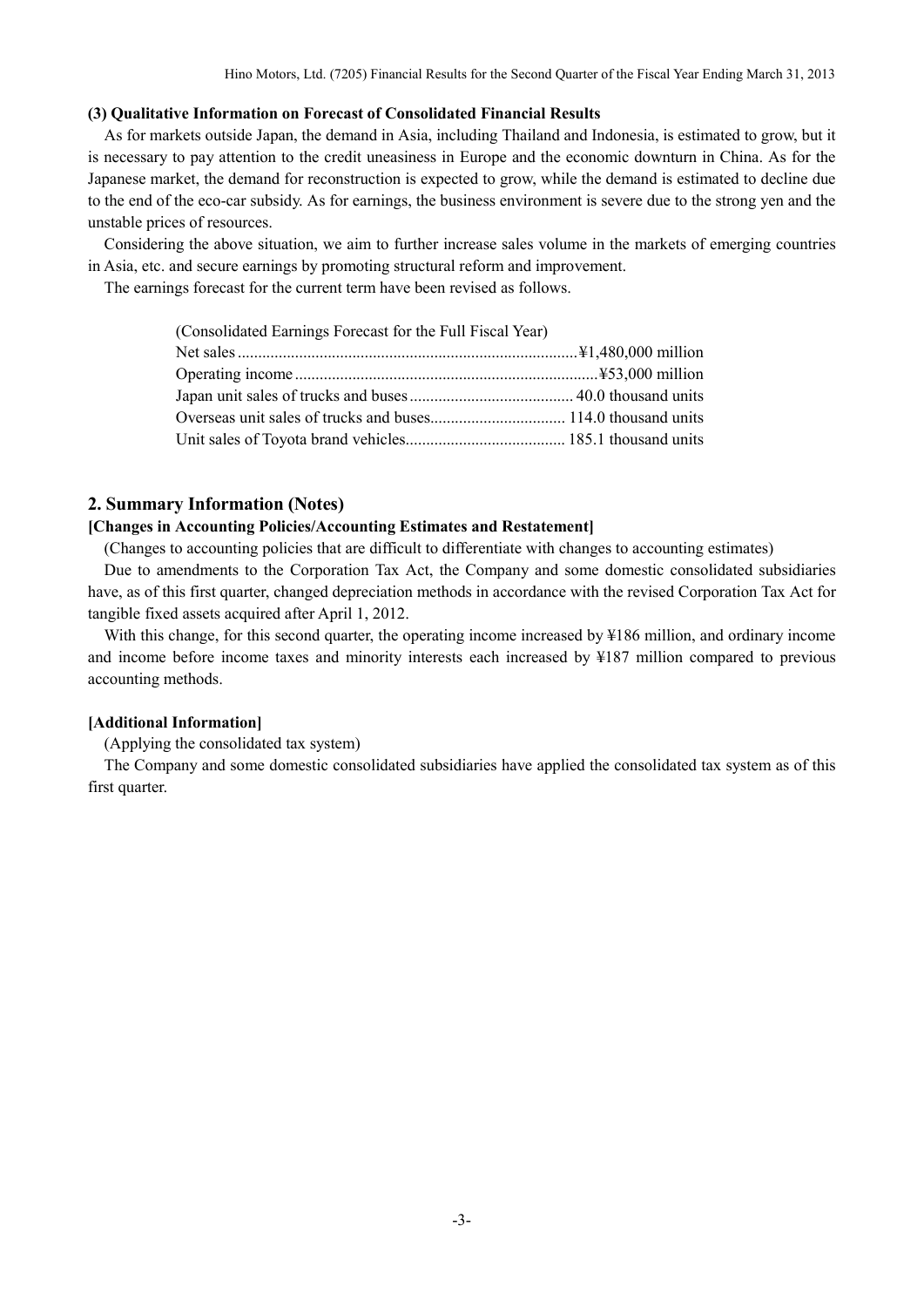# **3. Quarterly Consolidated Financial Statements**

# **(1) Quarterly Consolidated Balance Sheets**

| Quarterly Consonuated Dalance Sh             |                        | (Millions of yen)          |
|----------------------------------------------|------------------------|----------------------------|
|                                              | FY 2012                | Second Quarter of FY 2013  |
|                                              | (As of March 31, 2012) | (As of September 30, 2012) |
| Assets                                       |                        |                            |
| Current assets                               |                        |                            |
| Cash and deposits                            | 25,850                 | 25,414                     |
| Trade notes and accounts receivable          | 268,511                | 229,663                    |
| Merchandise and finished goods               | 66,059                 | 72,338                     |
| Work in progress                             | 27,196                 | 25,192                     |
| Raw materials and supplies                   | 28,929                 | 29,311                     |
| Others                                       | 41,361                 | 36,794                     |
| Allowance for doubtful accounts              | (3,236)                | (3,169)                    |
| Total current assets                         | 454,672                | 415,545                    |
| Fixed assets                                 |                        |                            |
| Tangible fixed assets                        |                        |                            |
| Buildings and structures (net)               | 86,207                 | 88,222                     |
| Machinery and transportation equipment (net) | 74,137                 | 74,187                     |
| Land                                         | 92,317                 | 92,476                     |
| Others (net)                                 | 35,159                 | 30,689                     |
| Total tangible fixed assets                  | 287,821                | 285,576                    |
| Intangible fixed assets                      | 17,019                 | 15,862                     |
| Investments and other assets                 |                        |                            |
| Investment securities                        | 72,706                 | 64,172                     |
| Others                                       | 17,130                 | 12,939                     |
| Allowance for doubtful accounts              | (4, 341)               | (4,348)                    |
| Total investments and other assets           | 85,494                 | 72,764                     |
| Total fixed assets                           | 390,336                | 374,202                    |
| <b>Total assets</b>                          | 845,008                | 789,747                    |
| Liabilities                                  |                        |                            |
| <b>Current liabilities</b>                   |                        |                            |
| Trade notes and accounts payable             | 237,347                | 207,081                    |
| Short-term loans payable                     | 76,580                 | 84,396                     |
| Commercial papers                            | 33,000                 | 28,000                     |
| Current portion of long-term loans payable   | 42,611                 | 27,673                     |
| Income taxes payable                         | 4,459                  | 5,384                      |
| Warranty allowance                           | 14,110                 | 18,821                     |
| Other allowance                              | 4,570                  | 4,205                      |
| Others                                       | 64,912                 | 55,274                     |
| Total current liabilities                    | 477,592                | 430,836                    |
| Long-term liabilities                        |                        |                            |
| Long-term loans payable                      | 39,063                 | 27,303                     |
| Provision for retirement benefits            | 52,724                 | 52,994                     |
| Other allowance                              | 1,786                  | 1,463                      |
| Others                                       | 38,908                 | 33,834                     |
| Total long-term liabilities                  | 132,483                | 115,595                    |
| <b>Total liabilities</b>                     | 610,076                | 546,432                    |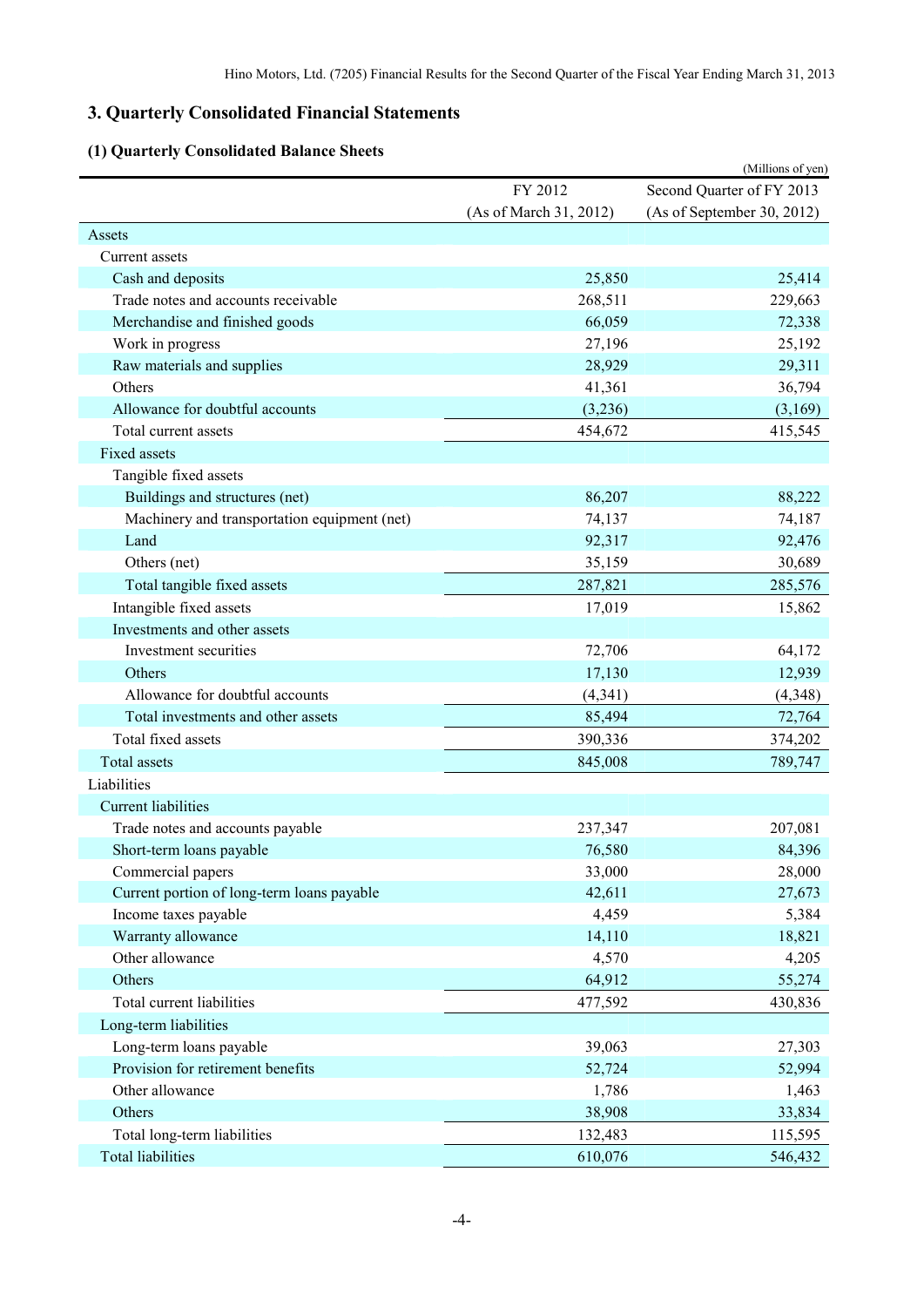|                                                       |                        | (Millions of yen)          |
|-------------------------------------------------------|------------------------|----------------------------|
|                                                       | FY 2012                | Second Quarter of FY 2013  |
|                                                       | (As of March 31, 2012) | (As of September 30, 2012) |
| Net assets                                            |                        |                            |
| Shareholders' equity                                  |                        |                            |
| Common stock                                          | 72,717                 | 72,717                     |
| Additional paid-in capital                            | 64,361                 | 64,393                     |
| Retained earnings                                     | 66,472                 | 82,168                     |
| Treasury stock                                        | (1,520)                | (1, 412)                   |
| Total shareholders' equity                            | 202,031                | 217,867                    |
| Accumulated other comprehensive income                |                        |                            |
| Valuation difference on available-for-sale securities | 18,508                 | 13,575                     |
| Deferred gains or losses on hedges                    | (191)                  | 32                         |
| Revaluation reserve for land                          | 1,973                  | 1,973                      |
| Foreign currency translation adjustment               | (13,248)               | (15,950)                   |
| Total accumulated other comprehensive income          | 7,041                  | (369)                      |
| Subscription rights to shares                         | 373                    | 403                        |
| Minority interests                                    | 25,485                 | 25,413                     |
| Total net assets                                      | 234,931                | 243,315                    |
| Total liabilities and net assets                      | 845,008                | 789,747                    |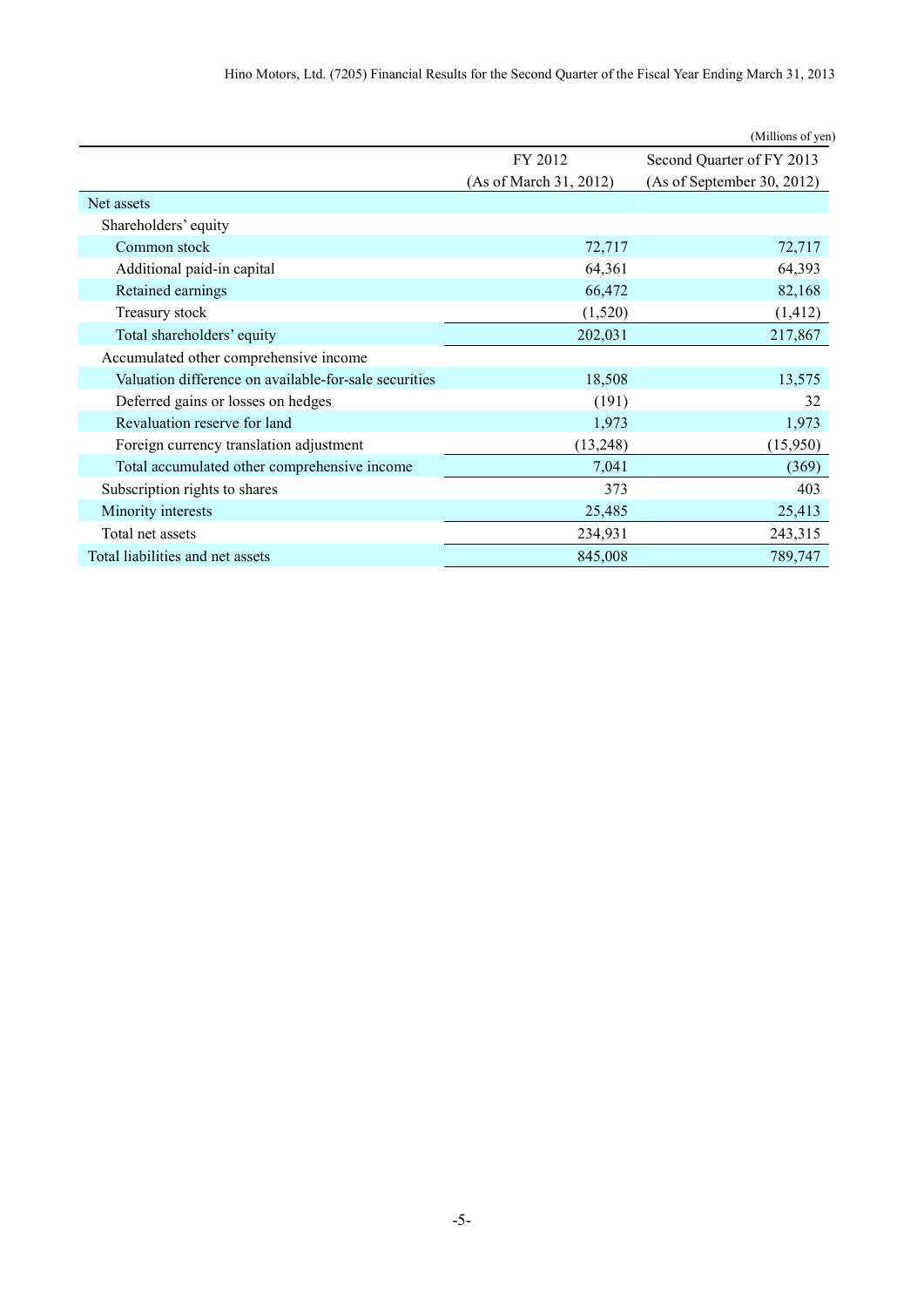## **(2) Quarterly Consolidated Statements of Income and Quarterly Consolidated Comprehensive Income Statement**

[Quarterly Consolidated Statements of Income]

[Consolidated Second Quarter of FY 2013 and FY 2012 (Cumulative)]

|                                                    |                                                        | (Millions of yen)      |  |
|----------------------------------------------------|--------------------------------------------------------|------------------------|--|
|                                                    | Second Quarter of FY 2013<br>Second Quarter of FY 2012 |                        |  |
|                                                    | (From April 1, 2011                                    | (From April 1, 2012    |  |
|                                                    | to September 30, 2011)                                 | to September 30, 2012) |  |
| Net sales                                          | 575,668                                                | 745,413                |  |
| Cost of sales                                      | 493,173                                                | 640,293                |  |
| Gross profit on sales                              | 82,494                                                 | 105,119                |  |
| Selling, general and administrative expenses       |                                                        |                        |  |
| Salary and benefits                                | 17,119                                                 | 17,692                 |  |
| Provision for bonuses                              | 1,917                                                  | 2,030                  |  |
| Provision for retirement benefits                  | 1,557                                                  | 1,458                  |  |
| Others                                             | 46,987                                                 | 54,214                 |  |
| Total selling, general and administrative expenses | 67,582                                                 | 75,396                 |  |
| Operating income                                   | 14,912                                                 | 29,723                 |  |
| Non-operating income                               |                                                        |                        |  |
| Interest income                                    | 564                                                    | 413                    |  |
| Dividends income                                   | 1,104                                                  | 1,300                  |  |
| Miscellaneous income                               | 1,290                                                  | 1,699                  |  |
| Total non-operating income                         | 2,959                                                  | 3,412                  |  |
| Non-operating expenses                             |                                                        |                        |  |
| Interest expenses                                  | 1,646                                                  | 1,617                  |  |
| Loss on foreign exchange                           | 2,634                                                  | 2,276                  |  |
| Equity in losses of affiliates                     | 738                                                    | 557                    |  |
| Miscellaneous expenses                             | 463                                                    | 597                    |  |
| Total non-operating expenses                       | 5,482                                                  | 5,049                  |  |
| Ordinary income                                    | 12,389                                                 | 28,086                 |  |
| Extraordinary income                               |                                                        |                        |  |
| Gain on sales of fixed assets                      | 96                                                     | 20                     |  |
| Gain on sales of investment securities             |                                                        | 766                    |  |
| Gain on revision of retirement benefit plan        | 45                                                     |                        |  |
| Others                                             | 61                                                     | 24                     |  |
| Total extraordinary income                         | 203                                                    | 811                    |  |
| <b>Extraordinary losses</b>                        |                                                        |                        |  |
| Loss on sales or disposal of fixes assets          | 282                                                    | 190                    |  |
| Impairment loss                                    | 21                                                     | 634                    |  |
| Loss on revision of retirement benefit plan        | 44                                                     |                        |  |
| Loss on disaster                                   | 6,100                                                  |                        |  |
| Others                                             | 133                                                    | 468                    |  |
| Total extraordinary losses                         | 6,582                                                  | 1,293                  |  |
| Income before income taxes and minority interests  | 6,010                                                  | 27,604                 |  |
| Income taxes-current                               | 4,993                                                  | 6,480                  |  |
| Income taxes-deferred                              | (1, 558)                                               | 3                      |  |
| Total income taxes                                 | 3,434                                                  | 6,484                  |  |
| Income before minority interests                   | 2,576                                                  | 21,120                 |  |
| Minority interests income                          | 1,982                                                  | 2,572                  |  |
| Net income                                         | 594                                                    | 18,548                 |  |
|                                                    |                                                        |                        |  |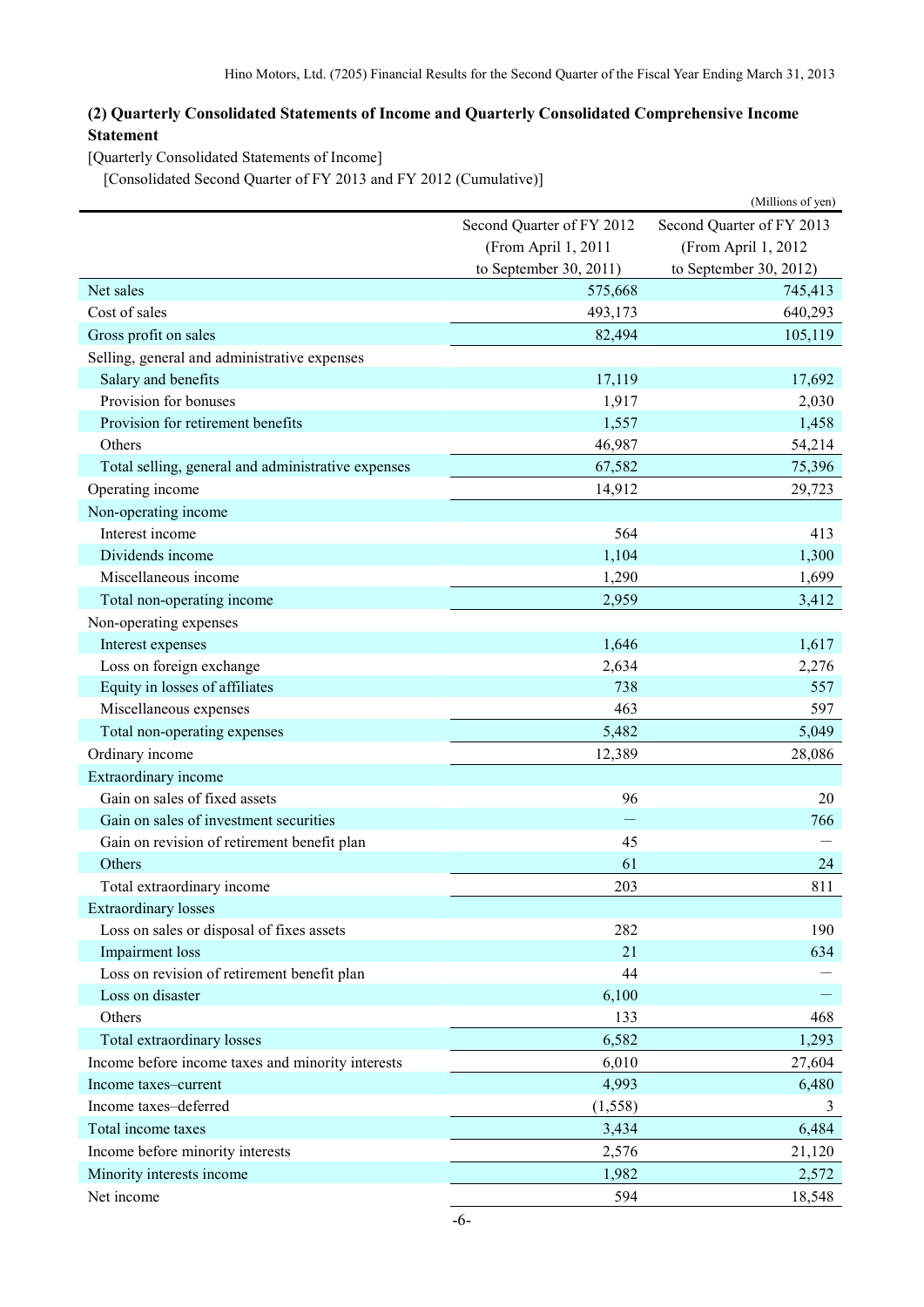[Quarterly Consolidated Comprehensive Income Statement]

[Consolidated Second Quarter of FY 2013 and FY 2012 (Cumulative)]

|                                                       |                           | (Millions of yen)         |  |
|-------------------------------------------------------|---------------------------|---------------------------|--|
|                                                       | Second Quarter of FY 2012 | Second Quarter of FY 2013 |  |
|                                                       | (From April 1, 2011)      | (From April 1, 2012)      |  |
|                                                       | to September 30, 2011)    | to September 30, 2012)    |  |
| Income before minority interests                      | 2,576                     | 21,120                    |  |
| Other comprehensive income                            |                           |                           |  |
| Valuation difference on available-for-sale securities | (15)                      | (4,908)                   |  |
| Deferred gains or losses on hedges                    | 140                       | 224                       |  |
| Foreign currency translation adjustment               | (4,726)                   | (3,827)                   |  |
| Share of other comprehensive income of associates     | (130)                     | 48                        |  |
| accounted for using equity method                     |                           |                           |  |
| Total other comprehensive income                      | (4, 732)                  | (8, 463)                  |  |
| Quarterly comprehensive income                        | (2,155)                   | 12,656                    |  |
| (Comprehensive income attributable to)                |                           |                           |  |
| Comprehensive income attributable to owners of the    |                           | 11,136                    |  |
| parent                                                | (2,968)                   |                           |  |
| Comprehensive income attributable to<br>minority      | 813                       | 1,519                     |  |
| interests                                             |                           |                           |  |